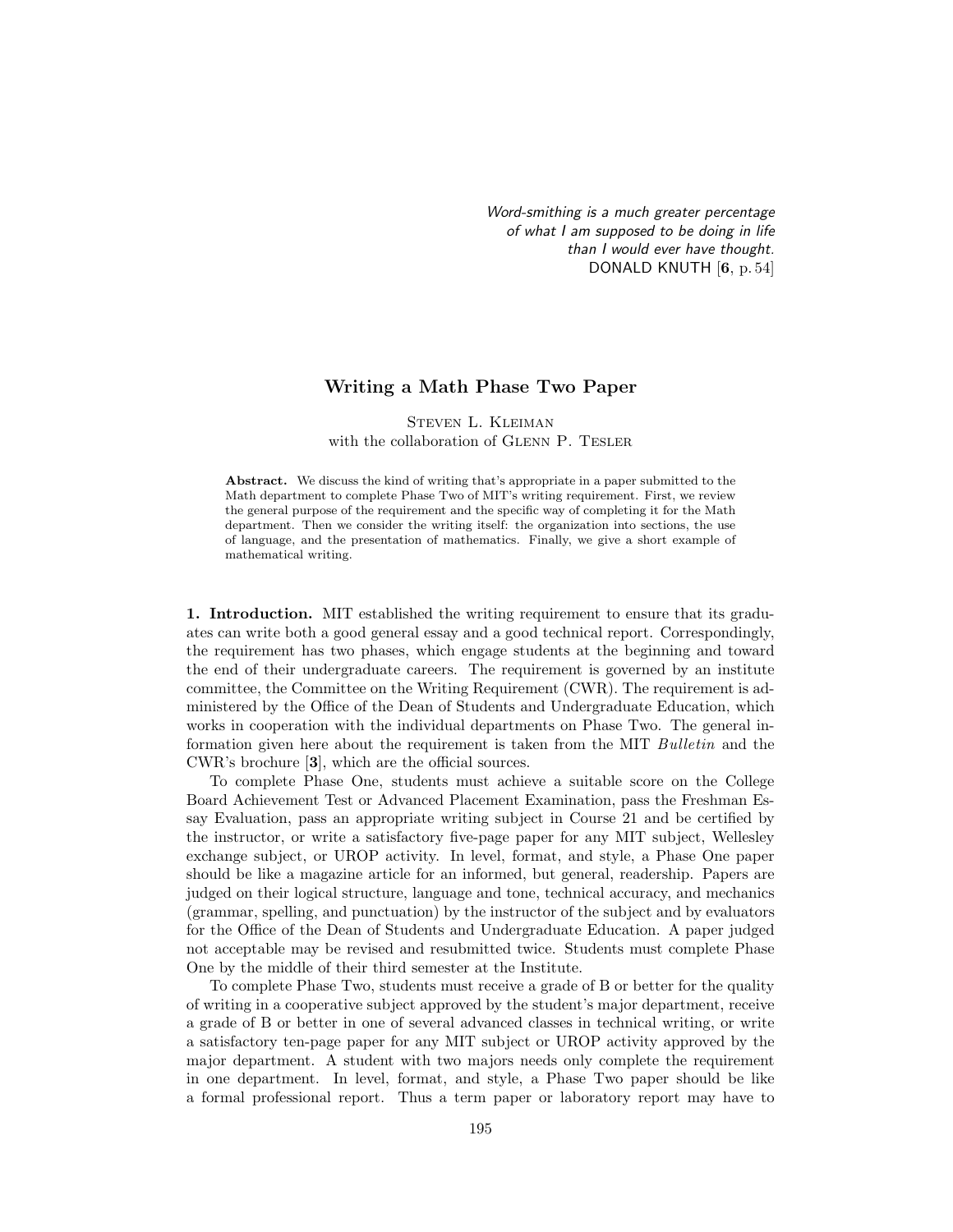be reworked substantially before it is acceptable as a Phase Two paper. The paper is judged by its supervisor primarily for the technical content and by departmental evaluators primarily for the quality of the writing. Students must complete Phase Two by the end of registration day of their last semester; otherwise, they must petition their departments and the CWR. Petitions for permission to enroll in a writing subject are routinely approved; petitions to submit a late paper are approved only when there are exceptional circumstances.

In the Department of Mathematics, there is no cooperative subject, and most students write a paper to satisfy Phase Two. These students may also receive three units of credit by signing up for 18.098, Independent Activities. Each year in the spring, the department collects the papers, and publishes them here in the MIT Undergraduate Journal of Mathematics.

A Phase II paper normally begins as a term paper for a mathematics class, but every paper must have an MIT supervisor and include some technical mathematics. When the student and the supervisor feel the paper is ready, the student picks up a cover sheet, which is available in the Undergraduate Mathematics Office, Room  $2-108$ . The student fills out the top, and gives the sheet to the supervisor, who must vouch for the paper's technical accuracy. The student then submits the paper and the cover sheet to the departmental coordinator. The paper must be submitted by the start of IAP (Independent Activities Period) if the student intends to graduate the following June.

After a paper is submitted, the Math department's coordinator reads it for the quality of the writing, and determines whether or not the paper is acceptable as it stands. If the paper needs improvement (most do), then the coordinator and the department's Writing TA discuss the paper. The TA contacts the student and sets up an appointment to discuss the areas requiring further work. The student submits further revisions to the TA, and when the paper is ready, it is resubmitted to the coordinator. Often, the coordinator works directly with the student. Thus, not only is the paper improved, but, more importantly, the student learns how to write better. The process is tutorial.

This paper is a primer on mathematical writing, especially the writing of short papers. Indeed, this paper itself is intended to be a model of format, language, and style. Mathematical writing is primarily a craft, which any student of mathematics can learn. Its aim is to inform efficiently. Its basic principles are discussed and illustrated here. Some of these principles are simple matters of common sense; others are conventions that have evolved from experience. None need be followed slavishly, but none should be broken thoughtlessly. When one is broken, the break may stand out like a sore thumb—just as unconventional spelling does. However, the writing itself should fade into the background, leaving the information to be conveyed out front. Abiding by these principles will not cramp anyone's style; there's plenty of room for individual variation. The various principles themselves are discussed more fully in a number of works, including the following works on which this primer is based: Alley's down-toearth book [1], Flanders' article [4] and Gillman's manual [5] for authors of articles for MAA (Math. Assoc. Amer.) journals, the notes [6] to Knuth's Stanford course on mathematical writing, and Munkres' brief manual of style [7].

In Section 2, we discuss the normal way a short mathematical paper is broken into sections. We consider the purpose and content of the individual sections: the abstract, the introduction, the several sections of the main discussion, the conclusion (which is rare in a mathematical work), the appendix, and the list of references. In Section 3, we deal with "language," that is, the choice of words and symbols, and the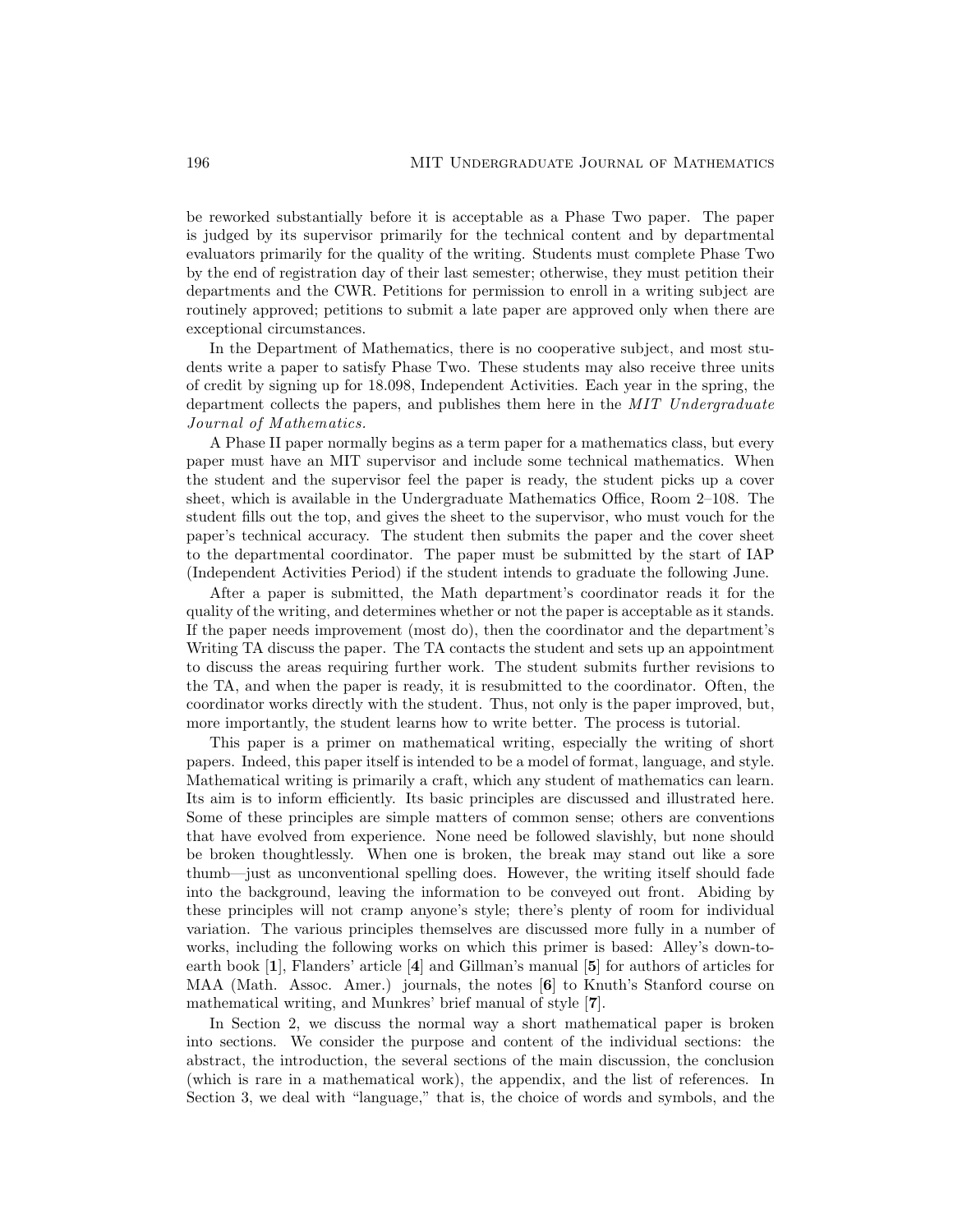structuring of sentences and paragraphs. We consider seven goals of language: precision, clarity, familiarity, forthrightness, conciseness, fluidity, and imagery. We discuss the meaning of these goals and how best to meet them. Sections 2 and 3 are based mainly on Alley's book [1]. In Section 4, we deal with a number of special problems that arise in writing mathematics, such as the treatment of formulas, the presentation of theorems and proofs, and the use of symbols. The material is drawn from all five sources cited above. In Section 5, we give an illustrative sample of mathematical writing. We treat the two fundamental theorems of calculus, for the most part paraphrasing the treatment in Apostol's book  $[2, pp. 202-4]$ ; we state and prove the theorems, and explain their significance. Finally, in the appendix, we deal with the use of such terms as lemma, proposition, and definition, which are common in treatments of advanced mathematics.

2. Organization. Most short technical papers are divided up into about a half dozen sections, which are numbered and titled. (The pages too should be numbered for easy reference.) Most papers have an abstract, an introduction, a number of sections of discussion, and a list of references, but no formal table of contents or index. On occasion, papers have appendices, which give special detailed information or provide necessary general background to secondary audiences. In some fields, papers routinely have a conclusion. This section is not present simply to balance the introduction and to close the paper. Rather, the conclusion discusses the results from an overall perspective, brings together the loose ends, and makes recommendations for further research. In mathematics, these issues are almost always treated in the introduction, where they reach more readers; so a conclusion is rare.

Sectioning involves more than merely dividing up the material; you have to decide what to put where, what to leave out, and what to emphasize. If you make the wrong decisions, you will lose your readers. There is no simple formula for deciding, because the decisions depend heavily on the subject and the audience. However, you must structure your paper in a way that is easy for your readers to follow, and you must emphasize the key results.

The title is very important. If it is inexact or unclear, it will not attract all the intended readers. A strong title identifies the general area of the subject and its most distinctive features. A strong title contains no distracting secondary details and no formulas. A strong title is concise.

The *abstract* is the most important section. First it identifies the subject; it repeats words and phrases from the title to corroborate a reader's first impression, and it gives details that didn't fit into the title. Then it lays out the central issues, and summarizes the discussion to come. The abstract includes no general background material. It is essentially a table of contents in a paragraph of prose. The abstract allows readers to decide quickly about reading on. While many will decide to stop there, the potentially interested will continue. The goal is not to entice all, but to inform the interested efficiently. Remember, readers are busy. They have to decide quickly whether your paper is worth their time. They have to decide whether the subject matter is of interest to them, and whether the presentation will bog them down. A well-written abstract will increase the readership.

The *introduction* is where readers settle into the "story," and often make the final decision about reading the whole paper. Start strong; don't waste words or time. Your readers have just read your title and abstract, and they've gained a general idea of your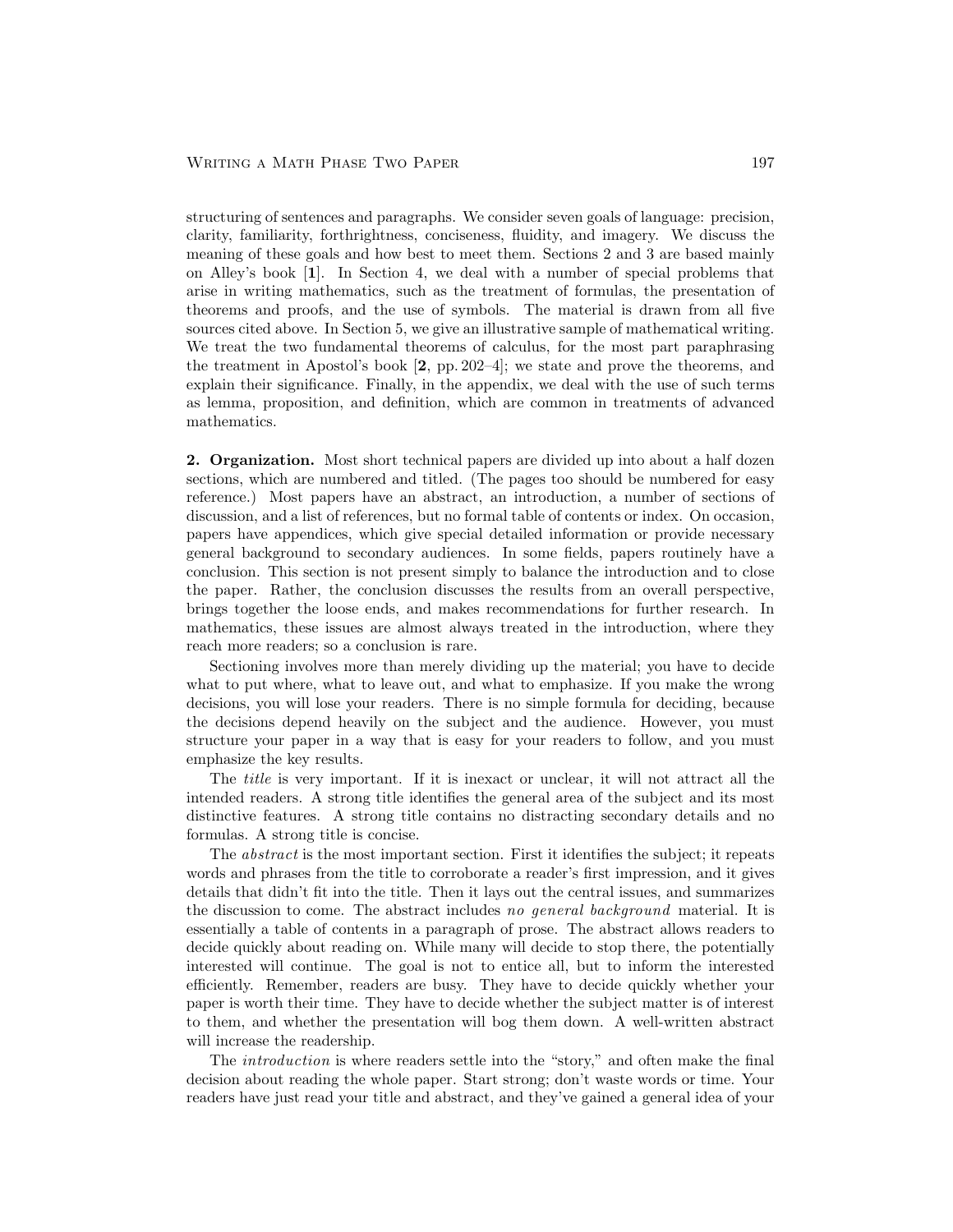subject and treatment. However, they are probably still wondering what exactly your subject is and how you'll present it. A strong introduction answers these questions with clarity and precision. It identifies the subject precisely and instills interest in it by giving details that did not fit into the title or abstract, such as how the subject arose and where it is headed, how it relates to other subjects, and why it is important. A strong introduction touches on all the significant points, and no more. A strong introduction gives enough background material for understanding the paper as a whole, and no more. Put background material pertinent to a particular section in that section, weaving it unobtrusively into the text. A strong introduction discusses the relevant literature, citing a good survey or two.

Finally, a strong introduction describes the organization of the paper, making explicit references to the section numbers. It summarizes the contents in more detail than the abstract, and it says what can be found in each section. It gives a road map, which indicates the route to be followed and the prominent features along the way. This road map is normally placed at the end of the introduction to ease the transition into the next section.

The body discusses the various aspects of the subject individually. In writing the body, your hardest job is developing a strategy for parceling out the information. Every paper requires its own strategy, which must be worked out by trial and error. There are, however, a few guidelines. First, present the material in small digestible portions. Second, beware of jumping haphazardly from one detail to another, and of illogically making some details specific and others generic. Third, if possible, follow a sequential path through the subject. If such a path doesn't exist, simply break the subject down into logical units, and present them in the order most conducive to understanding. If the units are independent, then order them according to their importance to the primary audience.

There are three main reasons for dividing the body into sections: (1) the division indicates the strategy of your presentation;  $(2)$  it allows readers to quickly and easily find the information that interests them; and (3) it gives readers restful white space, allowing them to stop and reflect on what was said. Make the introduction and the several sections of the body roughly equal in length. When you title a section, strive for precision and clarity; then readers will have an easier time jumping to a particular topic. Don't simply insert a title, as is often done in newspaper articles, to recapture interest; rather, wind down the discussion in the first section in preparation for a break, and then restart the discussion in the next section, after the title. When you refer to Section 3, remember to capitalize the word "Section"; it is considered a proper name. Don't subsection a short paper; the breaks will make the flow too choppy.

Each main point should be accented via stylistic repetition, illustration, or language. Stylistic repetition is the selective repetition of something important; for example, you should talk about the important points once in the abstract, a second time in the introduction, and a third time in the body. When appropriate, repeat an important point in a figure or diagram. Finally, accent an important point with a linguistic device: italics, boldface, or quotation marks; a one-sentence paragraph; or a short sentence at the end of a long paragraph. In particular, set a technical term in italics or boldface—or enclose it in quotation marks if it is only moderately technical—once, at the time it is being defined. Do not underline when italics or boldface is available. Use headings such as **Table 1-1, Figure 1-2, and Theorem 5-2, and refer to them as Table 1-1,** Figure 1-2, and Theorem 5-2; note that the references are capitalized and set in roman.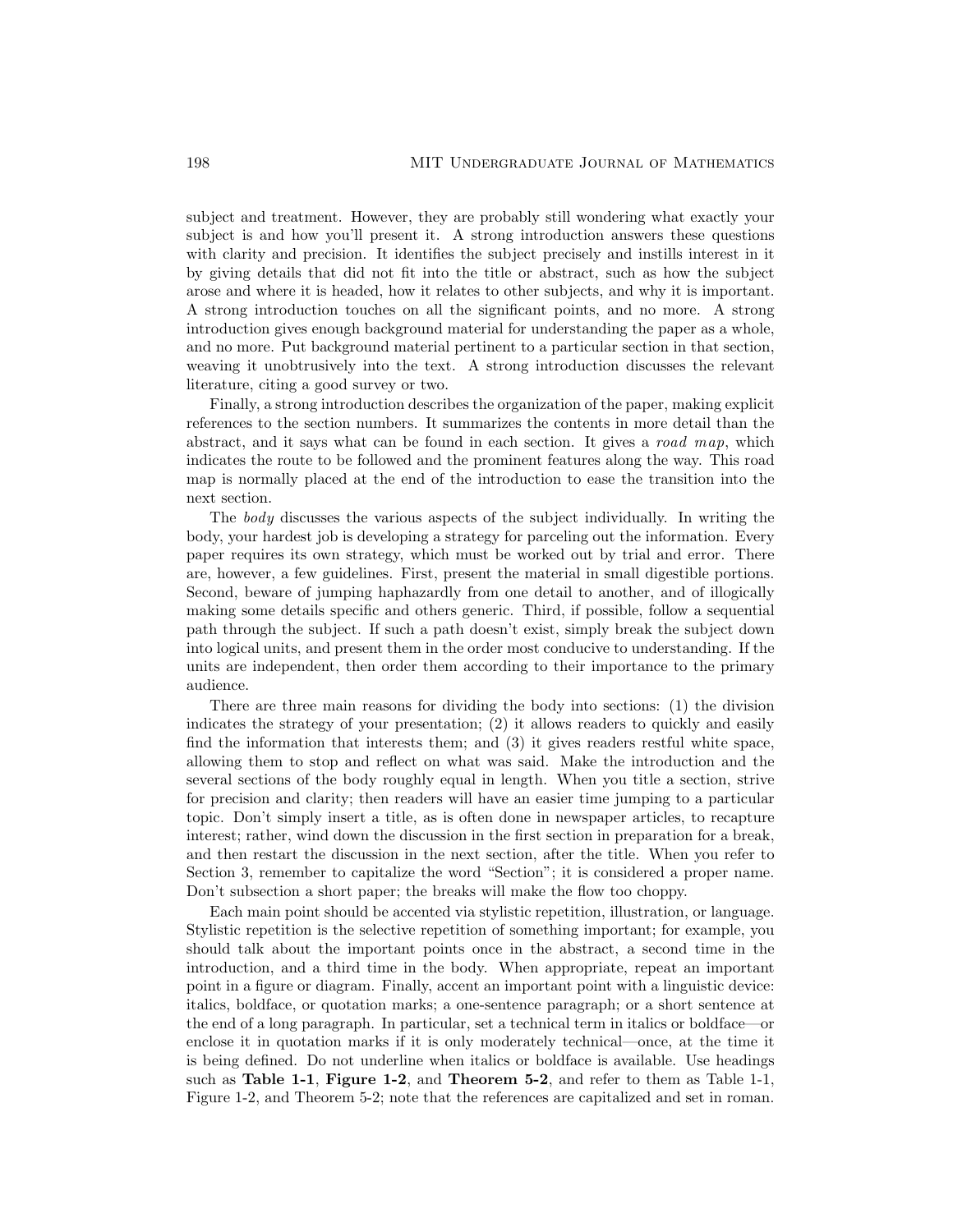## WRITING A MATH PHASE TWO PAPER 199

When you employ linguistic devices, be consistent: Always use the same device for the same job.

The list of references contains bibliographical information about each source cited. The style of the list is different in technical and nontechnical writing; so is the style of citation. In fact, several different styles are used in technical writing, but they are relatively minor variations of each other. The style used in this paper is commonly used in contemporary mathematical writing. The citation is treated somewhat like a parenthetical remark within a sentence. Footnotes are not used; neither are the abbreviations "loc. cit.," "op. cit.," and "ibid." The reference key, usually a numeral, is enclosed in square brackets. Within the brackets and after the reference key, place—as a service—specific page numbers, section numbers, or equation numbers, preceded by a comma [5, Section 3.7, p. 9]. If the citation comes at the end of a sentence, put the period after the citation, not before the brackets or inside them. In the list of references, give the full page numbers of each article appearing in a journal, a proceedings volume, or other collection; do not give the numbers of the particular pages cited in the text.

3. Language. In the subject of writing, the word "language" means the choice of words and symbols, and their arrangement in phrases. It means the structuring of sentences and paragraphs, and the use of examples and analogies. When you write, watch your language. When it falters, your readers stumble; if they stumble too often, they'll lose their patience and stop reading. Write, rewrite, then rewrite again, improving your language as you go; there is no short cut!

Alley  $[1, pp. 25-130]$  identifies seven goals of language: two primary goals—precision and clarity—and five secondary goals—familiarity, forthrightness, conciseness, fluidity, and imagery. These goals often reinforce one another. For example, clarity and forthrightness promote conciseness; precision and familiarity promote clarity. We will now consider these goals individually.

Being precise means using the right word. However, finding the right word can be difficult. Consult a dictionary, not a thesaurus, because the dictionary explains the differences among words. For example, the *American Heritage Dictionary* is a good choice, because it has many notes on usage. Consult a book on usage, such as Webster's Dictionary of English Usage. Always consider a word's connotations (associated meanings) along with its denotations (explicit meanings); the wrong connotations can trip up your readers by suggesting unintended ideas. For example, the word "adequate" means enough for what is required, but it gives you the feeling that there's not quite enough; its connotation is the exact opposite of its denotation. Strong writing does not require using synonyms, contrary to popular belief. Indeed, by repeating a word, you often strengthen the bond between two thoughts. Moreover, few words are exact synonyms, and often, using an exact synonym adds nothing to the discussion.

Being precise means giving specific and concrete details. Without the details, readers stop and wonder needlessly. On the other hand, readers remember by means of the details. Being precise does not mean giving all the details, but giving the informative details. Giving the wrong details or giving the right ones at the wrong time makes the writing boring and hard to follow. Being specific does not mean eradicating general statements. General statements are important, particularly in summaries. However, specific examples, illustrations, and analogies add meaning to the general statements.

Being clear means using no wrong words. An ambiguous phrase or sentence will disrupt the continuity and diminish the authority of an entire section. A common mis-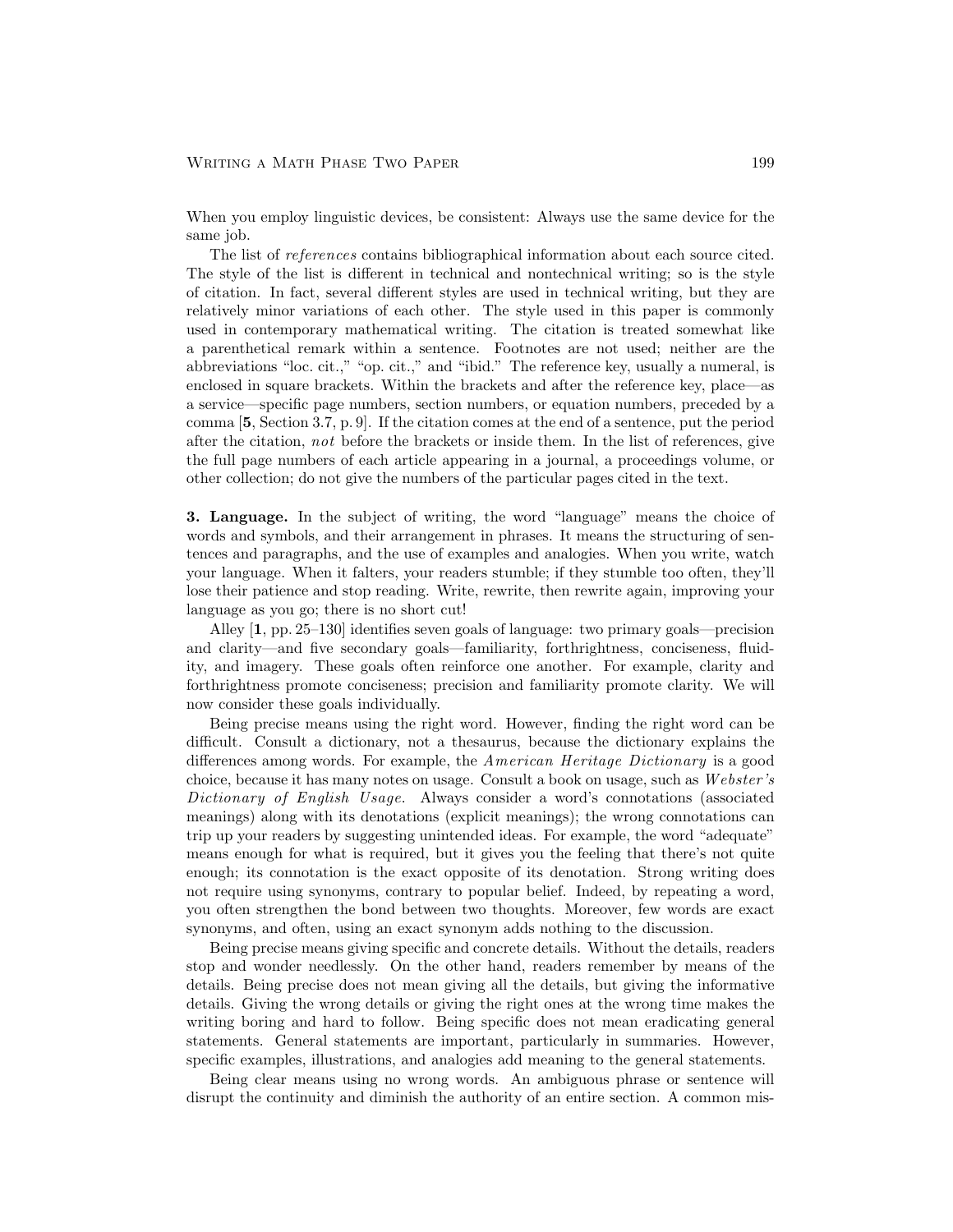take is to use overly complex prose. Don't string adjectives before nouns, lest they lose their strength and precision; instead, use prepositional phrases and dependent clauses, or use two sentences. Keep your sentences simple and to the point. It may help to keep most of them short, but you need some longer ones to keep your writing from sounding choppy and to provide variety and emphasis.

A pronoun normally refers to the first preceding noun, but sometimes it refers broadly to a preceding phrase, topic, or idea. Make sure the reference is immediately clear, especially with "it," "this," and "which." It is common to use a plural pronoun such as "their" to refer back to a singular, but indefinite, antecedent such as "reader." This usage is still considered unacceptable in formal writing; reformulate your sentence if necessary. The pronouns "that" and "which" are not always interchangeable. Either may be used to introduce a restrictive clause, but use "that" ordinarily. Only "which" may be used to introduce a descriptive clause, and the clause must be set off with commas. In their classic guide to style [8, p. 47], Strunk and White recommend "which-hunting."

Punctuation is used to eliminate ambiguities in language, and to ease the flow of the text. Learn how to punctuate properly. Develop the habit of consulting a handbook like The Chicago Manual of Style. When punctuation is optional, use it if it promotes clarity, but strive for consistency throughout the paper. Here are a few rules.

Use periods only to end sentences. (A complete sentence within parentheses should begin with a capital letter and end with a punctuation mark, unless the sentence is part of another and would end with a period.) Avoid abbreviations that require periods; for example, use "that is" instead of "i.e." Always use commas to separate three or more items in a list and to set off contrasted elements (they often begin with "but" or "not"). Most of the time, use a comma after an introductory phrase. Use colons to introduce lists, explanations, and displays, but not lemmas, theorems, and corollaries. Do not use colons in continuing statements: If a statement is stopped at the colon, then the introductory words should form a complete sentence. For example, don't write, "Use colons to introduce: lists, explanations, and displays." Use a semicolon to join two sentences to indicate that they are closely linked in content; however, if you insert a conjunction (not an adverb), then use a comma. Use a dash as a comma of extra strength—but use it sparingly. Place closing quotation marks  $($ ") after commas and periods; it is a matter of appearance, not logic. Enclose parenthetical material in parentheses; footnotes and endnotes are generally discouraged in technical reports. Do not use the apostrophe to form the plurals of one or more digits and letters used as nouns, except to avoid confusion. For example, write this: the early 1970s, many YMCAs, several Ph.D.'s, the  $x$ 's and  $y$ 's.

To inform, you must use language familiar to your readers. Define unfamiliar words, and familiar words used in unfamiliar ways. If the definition is short, then include it in the same sentence, preceding it by "or" or setting it off by commas or parentheses. If the definition is complex or technical, then expand it in a sentence or two. Do not use words like "capability," "utilize," and "implement"; they offer no precision, clarity, or continuity and smack of pseudo-intellectualism. Beware of words like "interface"; they are precise in some contexts, yet imprecise and pretentious in others.

Jargon is vocabulary particular to a certain group, and it consists of abbreviations and slang terms. Jargon is not inherently bad. Indeed, it is useful in internal memos and reports. However, jargon alienates external readers and may even mislead them. So beware. Clichés are figurative expressions that have been overused and have taken on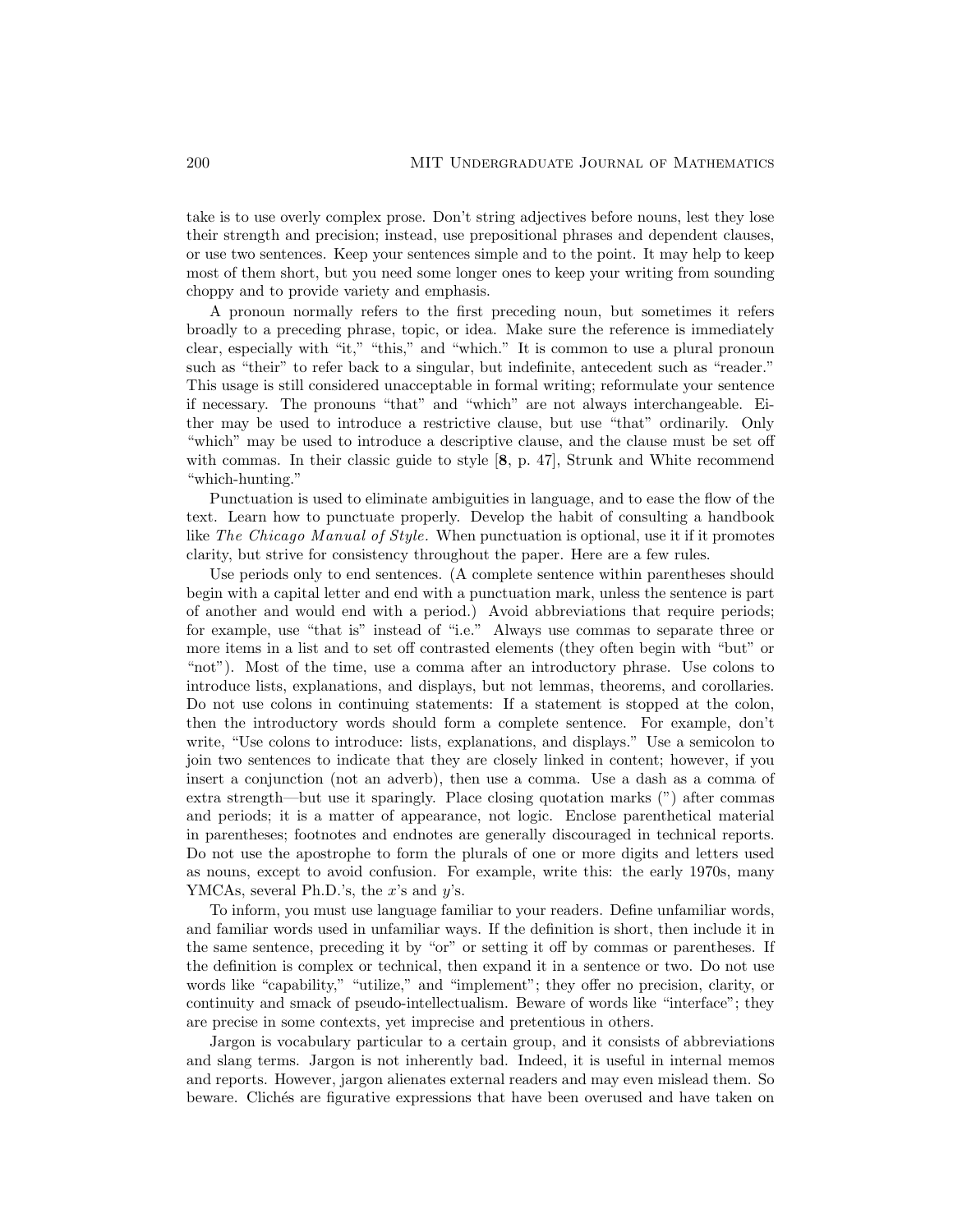undesirable connotations. Most are imprecise and unclear. Avoid them, or be laughed at. In addition, avoid numerals because they slow down the reading. Write numbers out if they can be expressed in one or two words and are used as adjectives, unless they are accompanied by units, a percentage sign, or a monetary sign. For instance, write, "The equation has two roots," and "One root is 2." Don't begin a sentence with a numeral or a symbol; reformulate the sentence if necessary.

Be forthright: Write in an unhesitating, straightforward, and friendly style, ridding your language of needless and bewildering formality. Be wary of awkward and inefficient passive constructions. Often the passive voice is used simply to avoid the first person. However, the pronoun "we" is now generally considered acceptable in contexts where it means the author and reader together, or the author with the reader looking on. (Still, "we" should not be used as a formal equivalent of "I," and "I" should be used rarely, if at all.) For instance, don't write, "By solving the equation, it is found that the roots are real." Instead write, "Solving the equation, we find the roots are real," or "Solving the equation yields real roots." It is acceptable, but less desirable, to write, "Solving the equation, one finds the roots are real"; the personal pronoun "one" is a sign of formality, and is uncommon in mathematical writing today. Beware of dangling participles. It is wrong to write, "Solving the equation, the roots are real," because "the roots" cannot solve the equation.

Concise writing is vigorous; wordy writing is tedious. Conciseness comes from reducing sentences to their simplest forms. For instance, don't write, "In order to find the solution of the equation, we can use one of two alternative methods." Instead, write, "To solve the equation, we can use one of two methods," thus eliminating empty words ("in order to"), reducing fat phrases ("to find the solution of"), and eliminating needless repetition ("alternative"). If it goes without saying, don't say it. Concise writing is simple and efficient, thus beautiful.

The flow of a paper can be disturbed by weak transitions between sentences and paragraphs. To smooth the flow, start a sentence where the preceding one left off. Use connective words and phrases. Avoid gaps in the logic, and give ample details. Don't take needless jumps when deriving equations. Use parallel wording when discussing parallel concepts. Don't raise questions implicitly, and leave them unanswered. Pay attention to the tense, voice, and mode of verbs.

Some papers stagnate because they lack variety. The sentences begin the same way, run the same length, and are of the same type. The paragraphs have the same length and structure. Don't worry about varying your sentences and paragraphs at first; wait until you polish your writing. Remember though, if you have to choose between fluidity and clarity, you must choose clarity.

The very structure of a sentence conveys meaning. Readers expect the stress to lie at the beginning and end. They take a breath at the beginning, but will run out of breath before the end if the structure is too complex, for instance, if the subject is too far from the verb.

Most people think and remember images, not abstractions, and images are clarified by illustrations. Illustrations also provide pauses, so complex ideas can soak in. Moreover, illustrations can make a paper more palatable and less forbiding. However, the use of illustrations can be overdone; it must fit the audience and the subject.

Illustrations cannot stand alone; they must be introduced in the text. Assign them titles, like Figure 5-1 or Table 5-1, for reference. Assign them captions that tell, independently of the text, what they are and how they differ from one another, without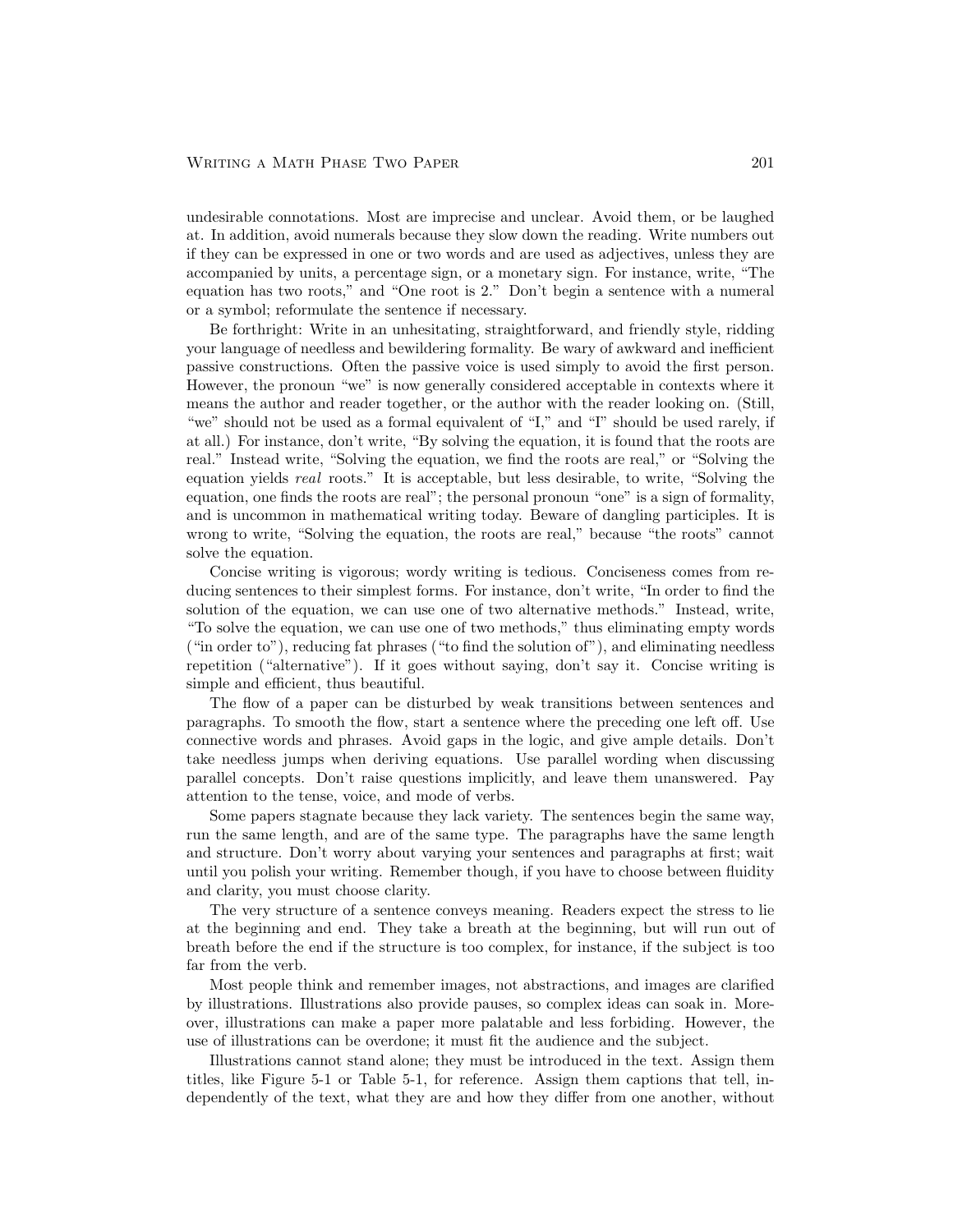being overly specific. In addition, clearly label the parts of your illustrations: Label the axes of graphs with words, not symbols; identify any unusual symbols of your diagrams in the text. Don't put too much information into one illustration, because papers without white space tire readers. For the same reason, use adequate borders. Smooth the transitions between your words and pictures. First, match the information in your text and illustrations. Second, place the illustrations closely after—never before—their references in the text.

4. Mathematics. Mathematical writing tends to involve many abstract symbols and formal arguments, and they present special problems. To help you understand these problems and deal with them in your writing, here are some comments and guidlines.

Formulas are difficult to read because readers have to stop and work through the meaning of each term. Don't merely list a sequence of formulas with no discernible goal, but give a running commentary. Define all the terms as they are introduced, state any assumptions about their validity, and give examples to provide a feeling for them. Similarly, motivate and explain formal statements. Don't simply call a statement "important," "interesting," or "remarkable," but explain why it is so.

Display an important formula by centering it on a line by itself, and give a reference number in the margin if it's especially important or if you need to refer to it. Also display any formula that's more than a quarter of a line long or that would be broken badly between lines. Punctuate the display with commas, a period, and so forth as you would if you had not displayed it; see Section 5 for some examples. Keep in mind that the display is not a figure, but an integral part of the sentence, and therefore needs punctuation.

Be clear about the status of every assertion; indicate whether it is a conjecture, the previous theorem, or the next corollary. If it is not a standard result and you omit its proof, then give a reference, preferably in the text just before the statement. (If you give the reference in the statement, then do so after the heading like this: **Theorem 5-1** [2, p. 202].) Tell whether the omitted proof is hard or easy to help readers decide whether to try to work it out for themselves. If the theorem has a name, use it: say "by the First Fundamental Theorem," not "by Theorem 5-1." State a theorem before proving it. Keep the statement concise; put definitions and discussion elsewhere.

Prefer a conceptual proof to a computational one; ideas are easier to communicate, understand, and remember. Omit the details of purely routine computations and arguments ones with no unexpected tricks and no new ideas. Beware of any proof by contradiction; often there's a simpler direct argument. Finally, when the proof has ended, say so outright; for instance, say, "The proof is now complete," or use the Halmos symbol  $\Box$ . In addition, surround the proof—and the statement as well—with some extra white space.

Here are some more guidelines:

1. Separate symbols in different formulas with words.

Bad: Consider  $S_q$ ,  $q = 1, \ldots, n$ .

Good: Consider  $S_q$  for  $q = 1, \ldots, n$ .

2. Don't use such symbols as  $\exists, \forall, \wedge, \Rightarrow, \approx, =, >$  in text; replace them by words. They may, of course, be used in formulas placed in text.

Bad: Let S be the set of all numbers of absolute value  $< 1$ .

Good: Let S be the set of all numbers of absolute value less than 1.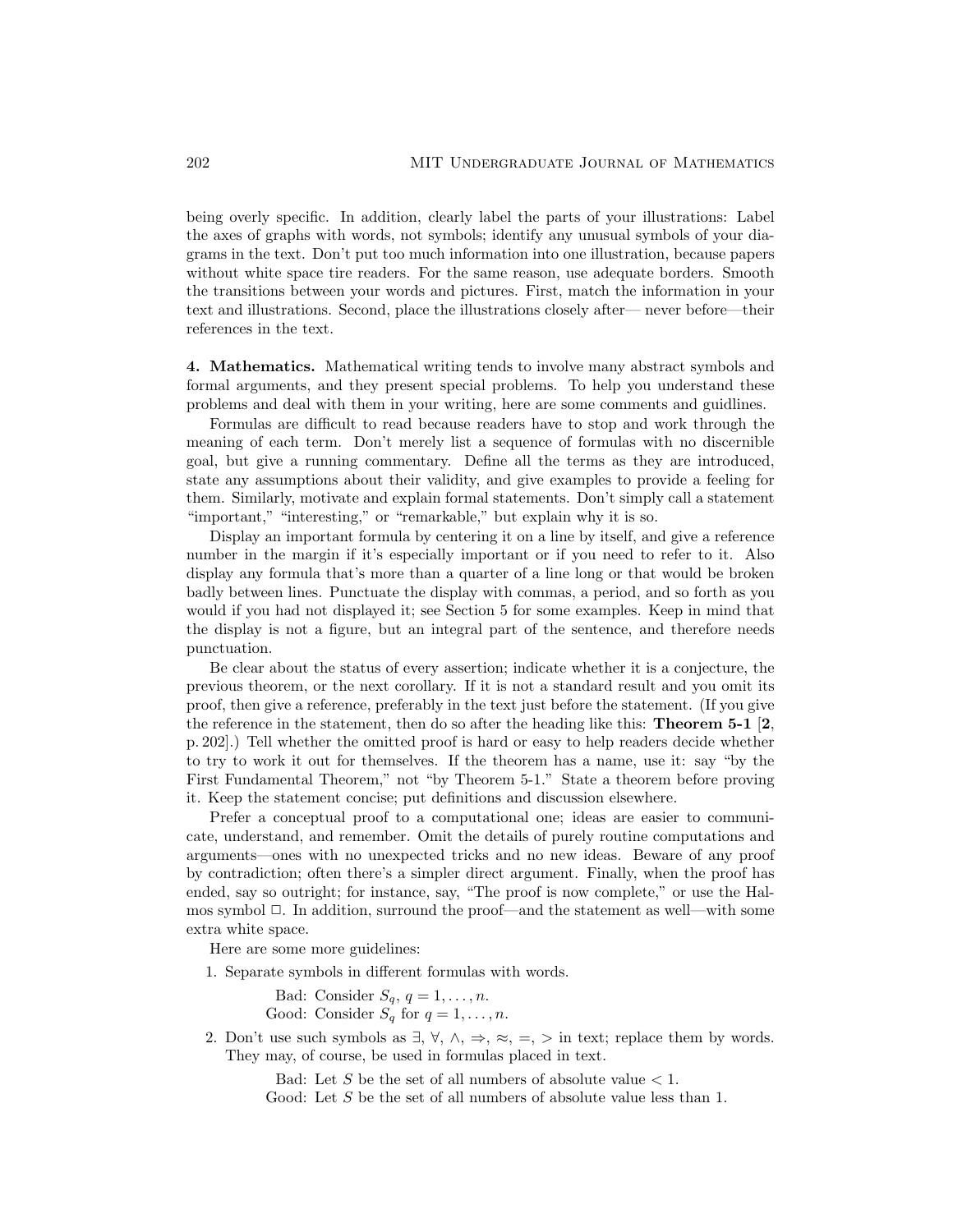Good: Let S be the set of all numbers x such that  $|x| < 1$ .

3. Don't start a sentence with a symbol.

Bad:  $ax^2 + bx + c = 0$  has real roots if  $b^2 - 4ac \ge 0$ .

- Good: The quadratic equation  $ax^2+bx+c=0$  has real roots if  $b^2-4ac \geq 0$ .
- 4. Beware of using symbols to convey too much information all at once.
	- Very bad: If  $\Delta = b^2 4ac \ge 0$ , then the roots are real.

Bad: If  $\Delta = b^2 - 4ac$  is nonnegative, then the roots are real.

- Good: Set  $\Delta = b^2 4ac$ . If  $\Delta \ge 0$ , then the roots are real.
- 5. If you introduce a condition with "if," then introduce the conclusion with "then."
	- Very bad: If  $\Delta \geq 0$ ,  $ax^2 + bx + c = 0$  has real roots.
		- Bad: If  $\Delta \geq 0$ , the roots are real.
		- Good: If  $\Delta \geq 0$ , then the roots are real.
- 6. Don't set off by commas any symbol or formula used in text in apposition to a noun.

Bad: If the discriminant,  $\Delta$ , is nonnegative, then the roots are real. Good: If the discriminant  $\Delta$  is nonnegative, then the roots are real.

- 7. Use consistent notation. Don't say " $A_j$  where  $1 \leq j \leq n$ " one place and " $A_k$ where  $1 \leq k \leq n$ " another place.
- 8. Keep the notation simple. For example, don't write " $x_i$  is an element of X" if " $x$ is an element of  $X$ " will do.
- 9. Precede a theorem, algorithm, and the like with a complete sentence.

Bad: We now have the following

**Theorem 4-1.**  $H(x)$  is continuous.

Good: We can now prove the following result.

**Theorem 4-1.** The function  $H(x)$  defined by Formula (4-1) is continuous.

5. Example. As an example of mathematical writing, we discuss the two fundamental theorems of calculus. Our discussion is based on that in Apostol's book [2, pp. 2027]. The First Fundamental Theorem says that the process of differentiation reverses that of integration. This statement is remarkable because the two processes appear to be so different: Differentiation gives us the slope of a curve; integration, the area under the curve. Here is a precise statement of the theorem.

**Theorem 5-1** (First Fundamental Theorem of Calculus). Let f be a function defined and continuous on the closed interval  $[a, b]$  and let c be in  $[a, b]$ . Then for each x in the open interval  $(a, b)$ , we have

$$
\frac{d}{dx} \int_{c}^{x} f(t) dt = f(x).
$$

*Proof:* Take a positive number h such that  $x + h \leq b$ . Then

$$
\int_{c}^{x+h} f(t) dt - \int_{c}^{x} f(t) dt = \int_{x}^{x+h} f(t) dt.
$$

By hypothesis, f is continuous. Hence there is some z in  $[x, x+h]$  for which this last integral is equal to  $hf(z)$  by the Mean Value Theorem for integrals [2, p. 154] (which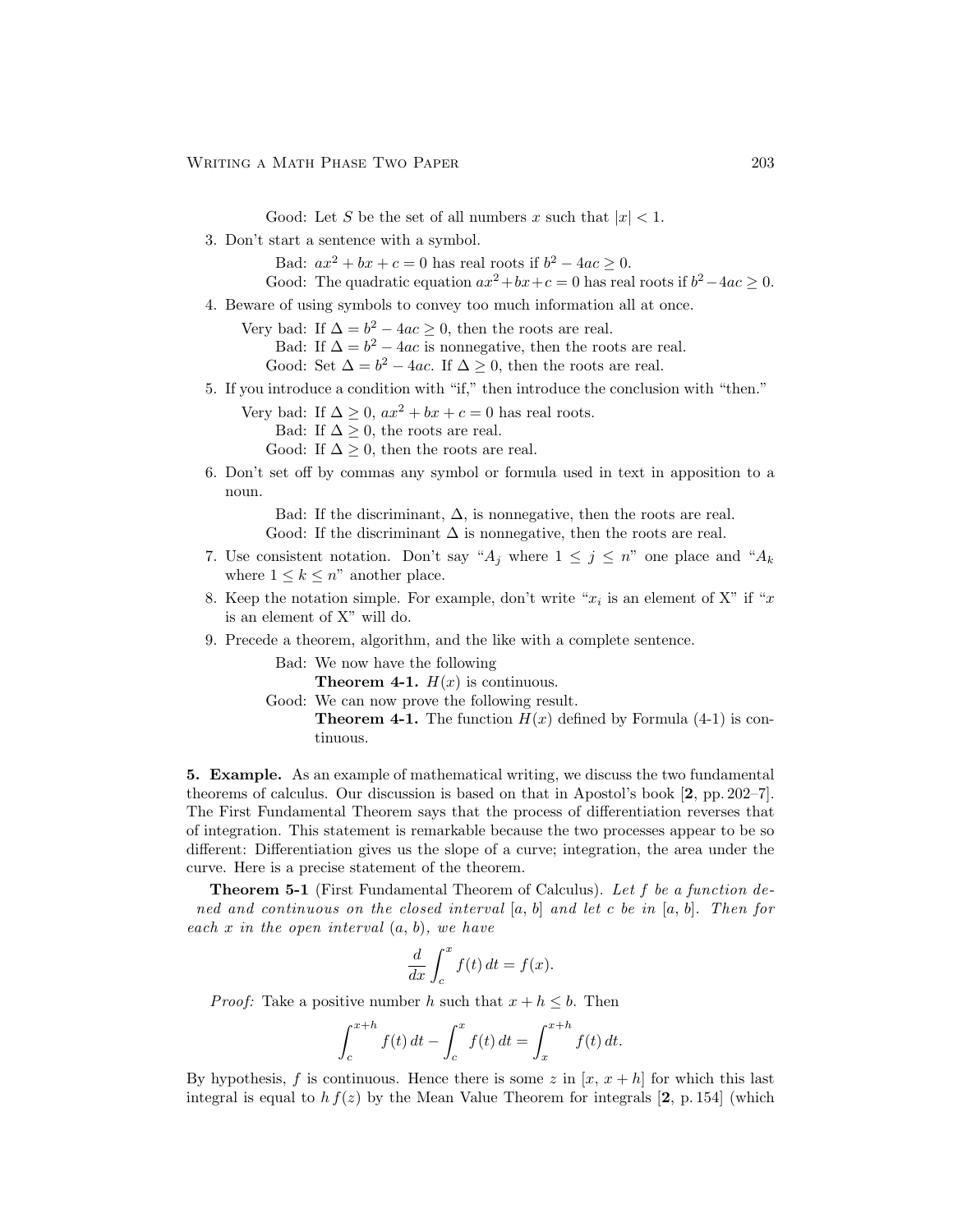is not hard to derive from the Intermediate Value Theorem). (The setup is shown in Figure 5-1; the Mean Value Theorem says that the area under the graph of  $f$  is equal to the area of the rectangle.) Therefore,

$$
\frac{1}{h}\bigg(\int_c^{x+h}f(t)\,dt-\int_c^xf(t)\,dt\bigg)=f(z).
$$

Now,  $x \leq z \leq x + h$ . Hence, as h approaches 0, the difference quotient on the left approaches  $f(x)$ . A similar argument holds for negative h. Thus the derivative of the integral exists and is equal to  $f(x)$ . The proof is now complete.



Figure 5-1. Geometric setup of the proof of the First Fundamental Theorem.

The First Fundamental Theorem says that, given a continuous function  $f$ , there exists a function F (namely,  $F(x) = \int_c^x f(t) dt$ ) whose derivative is equal to f:

$$
F'(x) = f(x).
$$

Such a function F is called an *integral* (or a *primitive* or an *antiderivative*) of f. Integrals are not unique: If F is an integral of f, then obviously so is  $F + C$  for any constant  $C$ . On the other hand, there is no further ambiguity: Any two integrals  $F$  and G of f differ by a constant, because their difference  $F - G$  has vanishing derivative,

$$
(F - G)'(x) = F'(x) - G'(x)
$$
  
=  $f(x) - f(x) = 0$  for every x,

and hence  $F - G$  is constant as a simple consequence of the Mean Value Theorem for derivatives (see  $[2,$  Theorem 4.7(c), p. 187]).

When we combine the First Fundamental Theorem with the fact that an integral is unique up to an additive constant, we obtain the following theorem.

Theorem 5-2 (Second Fundamental Theorem of Calculus). Let f be a function defined and continuous on the open interval I, and let F be an integral of f on I. Then for each c and x in I,

$$
\int_{c}^{x} f(t) dt = F(x) - F(c).
$$
 (5-1)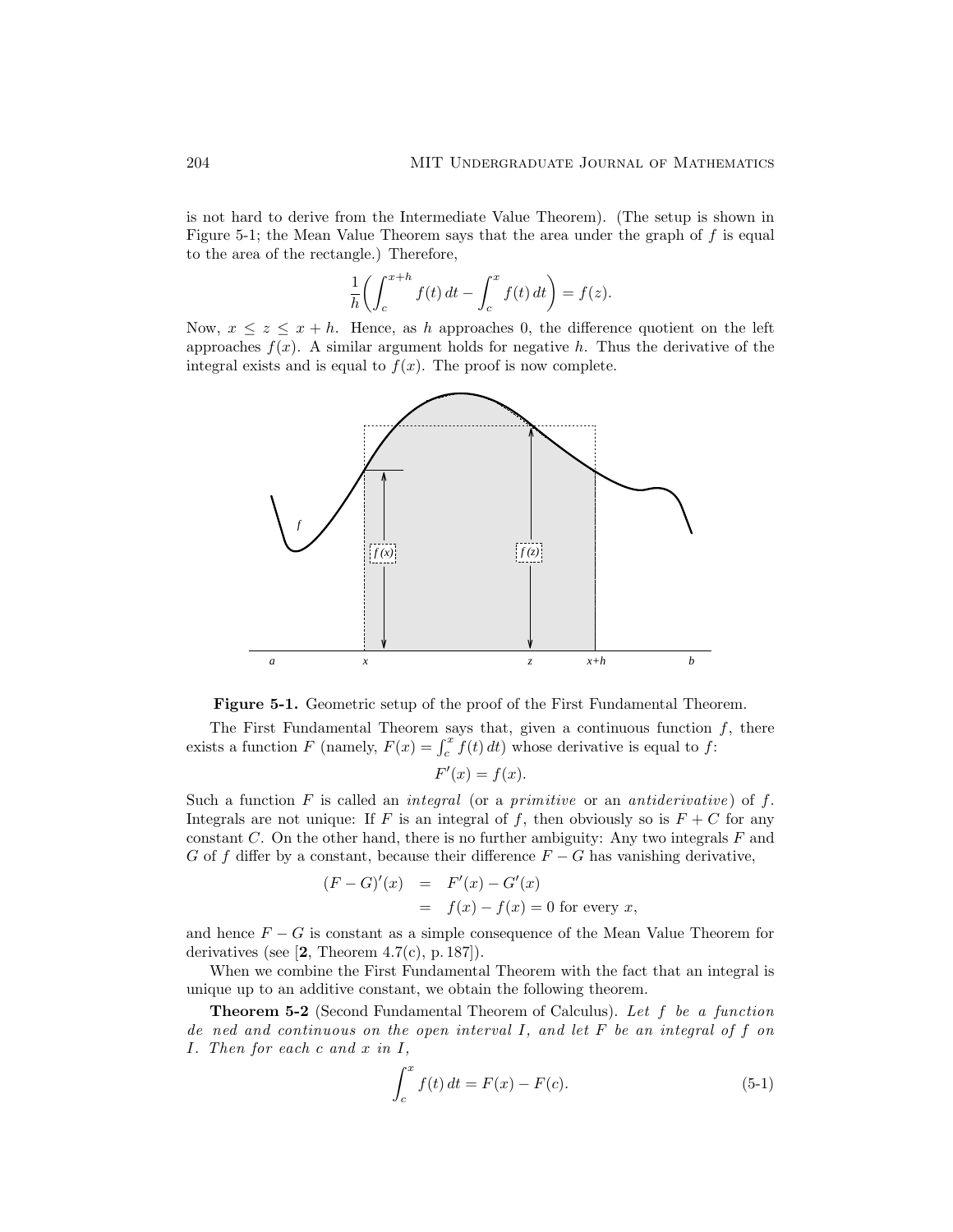*Proof:* Set  $G(x) = \int_c^x f(t) dt$ . By the First Fundamental Theorem, G is an integral of f. Now, any two integrals differ by a constant. Hence  $G(x) - F(x) = C$  for some constant C. Taking  $x = c$  yields  $-F(c) = C$  because  $G(c) = 0$ . Thus  $G(x) - F(x) =$  $-F(c)$ , and Equation (5-1) follows. The proof is now complete.

The Second Fundamental Theorem is a powerful statement. It says that we can compute the value of a definite integral merely by subtracting two values of any integral of the integrand. In practice, integrals are often found by reading a differentiation formula in reverse. For example, the integrals in Table 5-1 were found this way. The notation in the table is standard [9, p. 178]: The equation

$$
\int f(x) \, dx = F(x) + C
$$

is read, "The integral of  $f(x) dx$  is equal to  $F(x)$  plus C." A longer table of integrals is

Table 5-1 A brief table of integrals

| 1. $\int x^a dx = \frac{x^{a+1}}{a+1} + C$ , if $a \neq -1$ |
|-------------------------------------------------------------|
| 2. $\int x^{-1} dx = \ln x + C$                             |
| 3. $\int \sin x \, dx = -\cos x + C$                        |
| 4. $\int \cos x \, dx = \sin x + C$                         |
| 5. $\int e^x dx = e^x + C$                                  |
|                                                             |

found on the endpapers of the calculus textbook [9].

## Appendix. Advanced mathematics

In many treatments of advanced mathematics, the key results are stated formally as theorems, propositions, corollaries, and lemmas. However, these four terms are often used carelessly, robbing them of some useful information they have to convey: the nature of the result.

A theorem is a major result, one of the main goals of the work. Use the term "theorem" sparingly. Call a minor result a *proposition* if it is of independent interest. Call a minor result a *corollary* if it follows with relatively little proof from a theorem, a proposition, or another corollary. Sometimes a result could properly be called either a proposition or a corollary. If so, then call it a proposition if it relatively important, and call it a corollary if it is relatively unimportant. Call a subsidiary statement a lemma if it is used in the proof of a theorem, a proposition, or another lemma. Thus a lemma never has a corollary, although a lemma may be used, on occasion, in deriving a corollary. Normally, a lemma is stated and proved before it is used.

The terms "definition" and "remark" are also often abused. A formal  $definition$ should simply introduce some terminology or notation; there should be no accompanying discussion of the new terms or symbols. It is traditional to use "if" instead of "if and only if"; for example, a matrix is called *symmetric* if it is equal to its transpose. A formal remark should be a brief comment made in passing; the main discussion should be logically independent of the content of the remark. Often it is better to weave definitions and remarks into the general discussion rather than setting them apart formally.